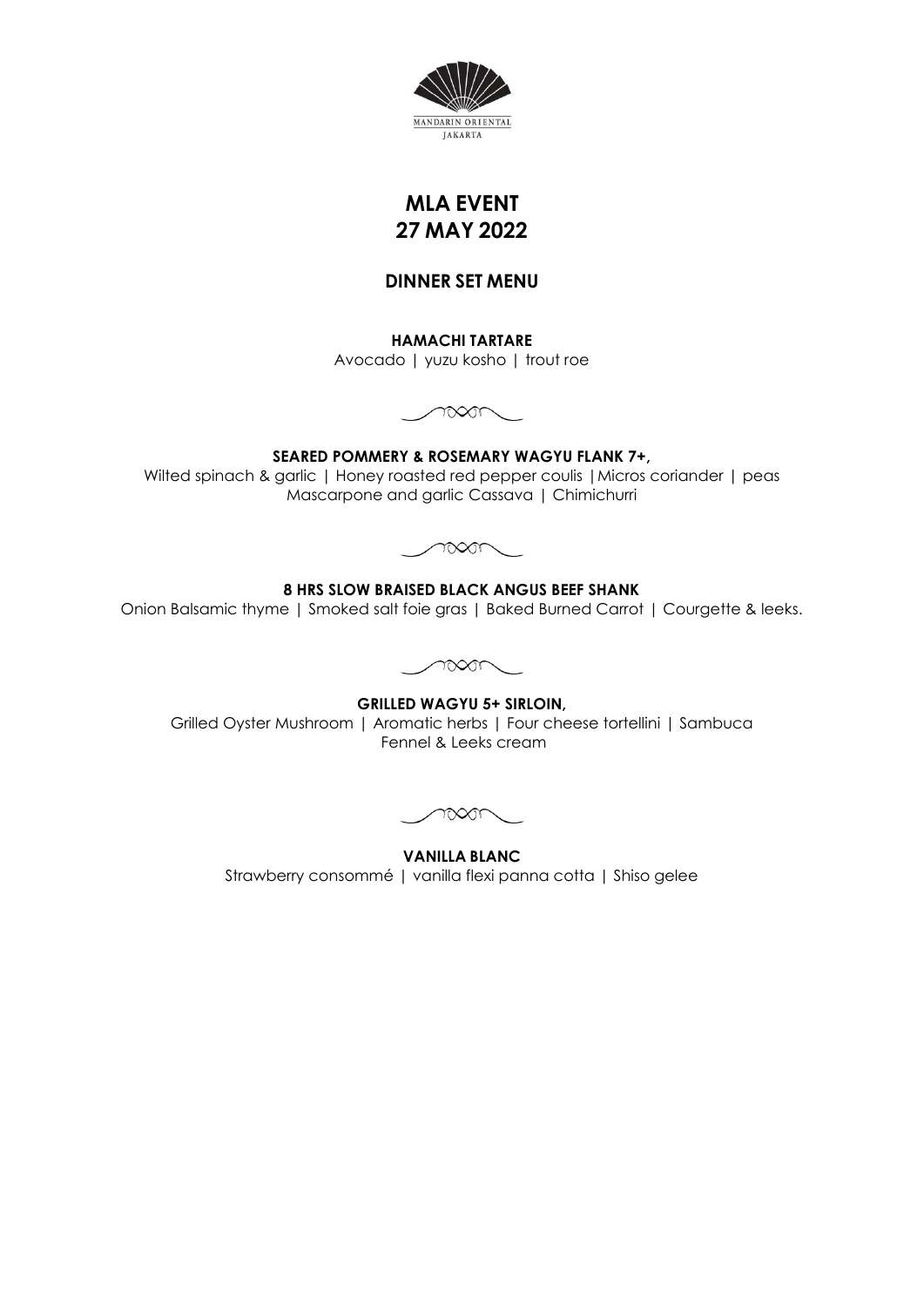

# **MLA EVENT 27 MAY 2022**

## **DINNER SET MENU**

**HAMACHI TARTARE** Avocado | yuzu kosho | trout roe

#### **TYRRELLS WINES / OLD WINERY CHARDONNAY 2017**

What does this wine taste like?

Light

Dry **Company** 

Soft and the company of the state of the state of the state of the state of the state of the state of the state of the state of the state of the state of the state of the state of the state of the state of the state of the





## **SEARED POMMERY & ROSEMARY WAGYU FLANK 7+,**  Wilted spinach & garlic | Honey roasted red pepper coulis | Micros coriander | peas Mascarpone and garlic Cassava | Chimichurri

#### **TYRRELLS WINES / OLD WINERY CABERNET SAUVIGNON 2017**